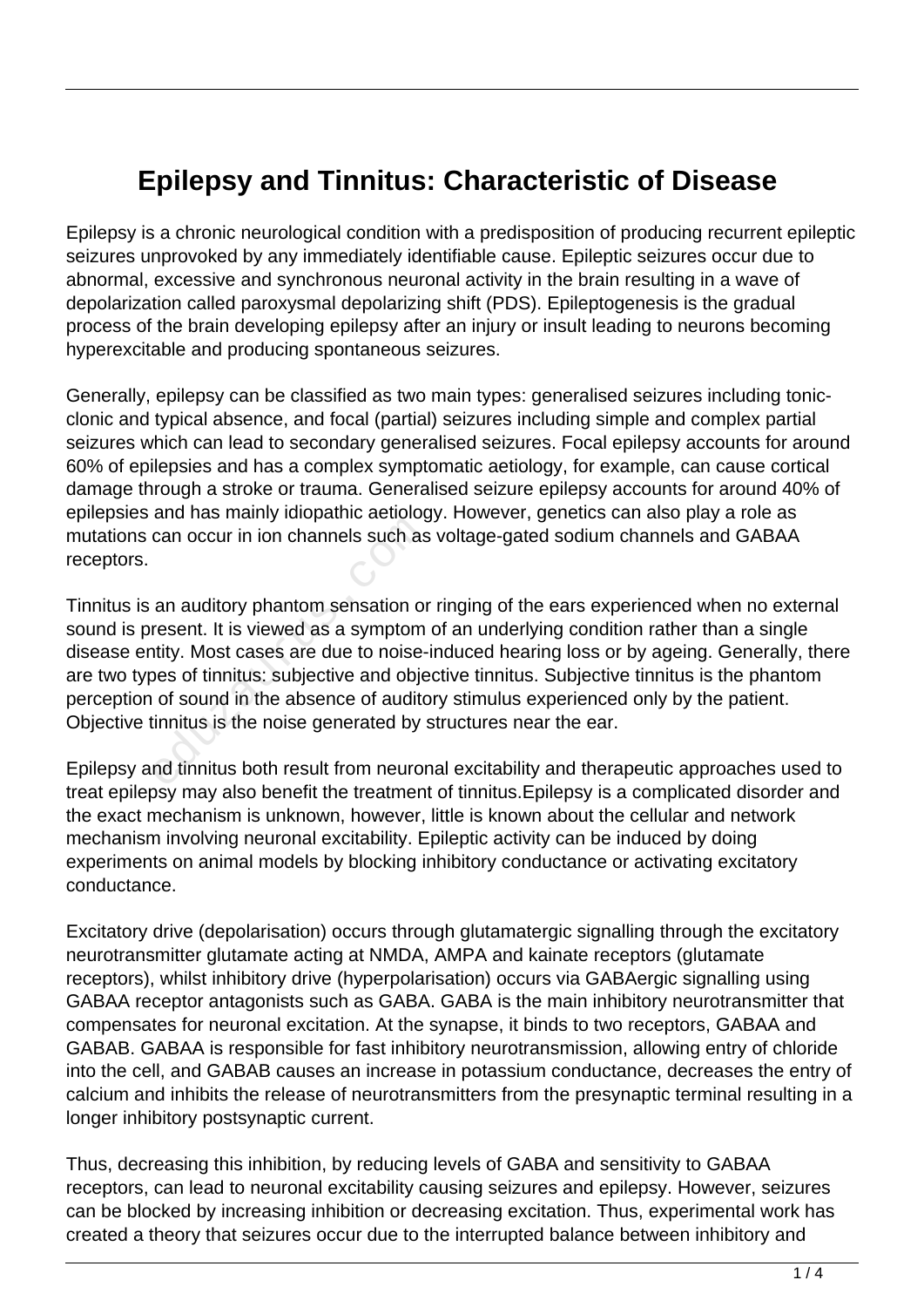excitatory conductances at the synaptic level in normal brain tissues. Epilepsies occurring from genetic causes portrayed a causal loss of mutations in inhibitory conductances with loss of function mutations also observed in excitatory conductances.

Further studies revealed interictal spikes could be observed from epilepsy patients using an electroencephalogram. There were large depolarisations and bursts of action potentials within individual neurons. The cerebral cortex layer of the brain is a highly organised structure with lamina cell layers that allows the flow of normal neuronal processing. In epilepsy, this region can be susceptible to abnormal synchronous activity leading to the generation of seizures.

In a normal brain, excitatory synaptic activity is regulated by inhibitory interneurons but insults such as trauma and genetic mutations can upset this regulation causing cortical networks to become hyperexcitable. PDS can also lead to seizures. Depolarisation is dependent on AMPA/NMDA receptor activation by glutamate and voltage-dependent calcium channels causing voltage-gated sodium channels to open initiating action potentials and enhancing excitability. In seizures, there is elevated levels of extracellular glutamate causing excitotoxicity and cell death.

Tinnitus can have many causes but results most commonly from ageing and otologic disorders such as noise-induced hearing loss. In tinnitus, damage to inner hair cells (IHCs) and outer hair cells (OHCs) in the cochlea occurs from noise exposure and ototoxic agents which increases the gain of the central auditory system (CAS). Damage can cause hyperactivity in the CAS leading to increased neuronal spontaneous firing rates in auditory structures such as dorsal cochlear nucleus (DCN), ventral cochlear nucleus (VCN) and inferior colliculus (IC) (Baguley, 2002), (Han et al., 2009). The CAS attempts to increase its neural gain to compensate for reduced input or decrease of gain at the level of the cochlea. an have many causes but results r<br>pise-induced hearing loss. In tinnit<br>lise in the cochlea occurs from nois<br>i the central auditory system (CAS<br>increased neuronal spontaneous<br>ucleus (DCN), ventral cochlear nu<br>n et al., 2009

The upregulation in spontaneous activity is thought to be caused by changes in the normal balance between excitatory and inhibitory nerve transmission that occurs due to loss of inhibition and so an increase of excitation leads to increased firing rates and excitability. A recent study in mice showing behavioural tinnitus found that downregulating GABAergic inhibition leads to the development of hyperactivity in the DCN (Middleton et al., 2011). Additionally, there was also increased activity in the VCN after cochlear damage.

Fusiform cells are principal cells of the DCN that project to the IC. Therefore, the same circuits that provide inhibition to projection neurons of DCN also project to the VCN. Noise trauma can cause hyperactivity in specific cell types in the VCN which contributes to hyperactivity expressed at higher levels of the auditory pathway including the IC. This hyperactivity is due to increased spontaneous activity that may be related to reduced IC inhibitory neurotransmission in tinnitus. Furthermore, there is increased bursting firing of action potentials and increased neuronal synchrony observed in tinnitus.

This is linked to downregulation of Kv3 potassium currents that are involved in membrane repolarisation. In neuronal cells, membrane repolarisation is impaired leading to longer depolarisation periods producing bursting activity. Noise exposure causes irregular bursting activity in the auditory nerve, DCN and IC. Moreover, map reorganisation or tonotopy changes occur in tinnitus linked with changing the response properties of auditory neurons. In summary, intense noise exposure causes cochlear damage and so fewer hair cells are expressed leading to deafferentation (between hair cells and auditory nerves).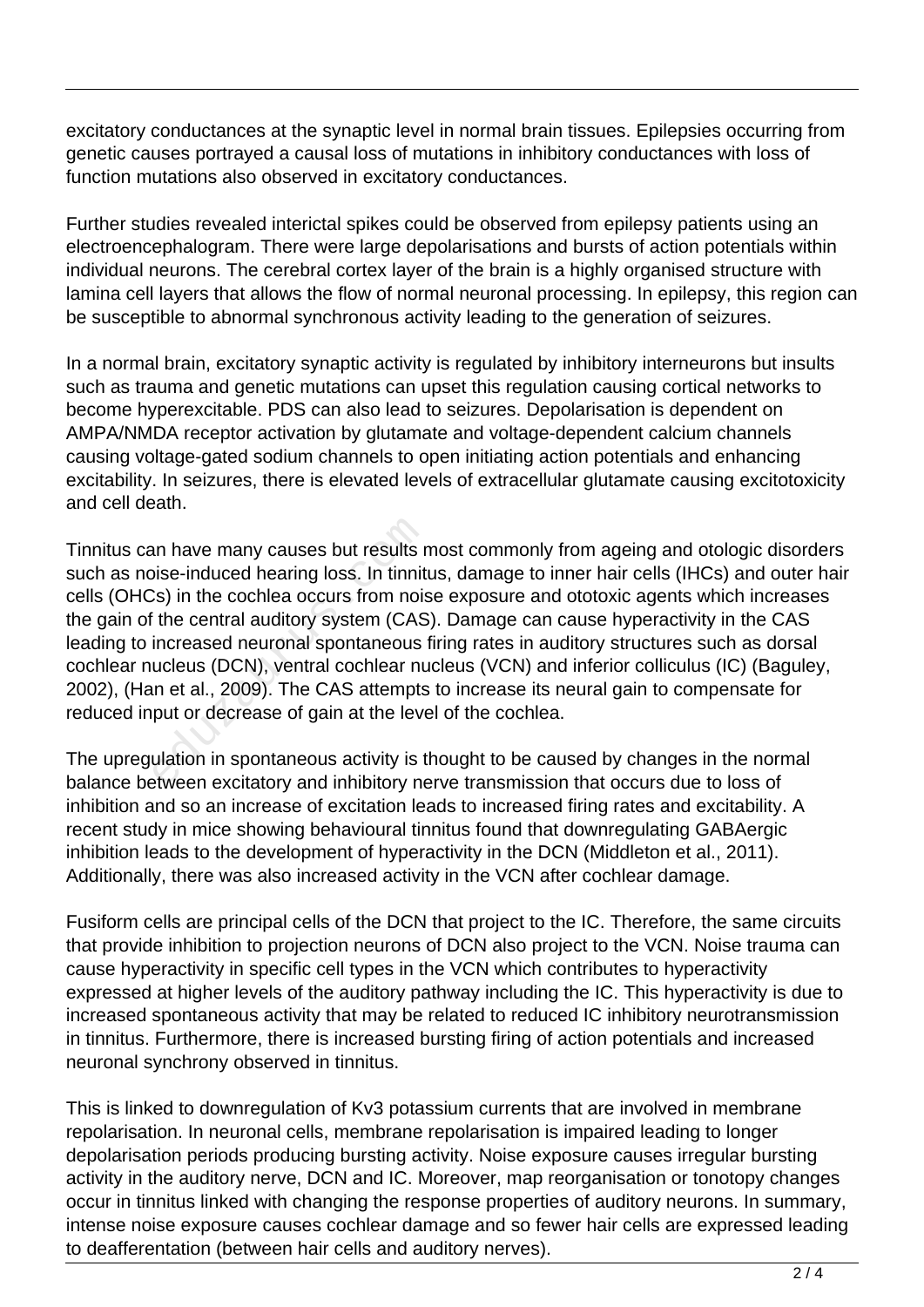This leads to neuronal changes such as an alteration in the balance of excitation and inhibition in auditory cortical networks, increased spontaneous activity of neurons in CAS, increased burst firing, changes in the gain of auditory cortical neurons and increased neural synchronous activity. All are linked to decreased inhibition and increased excitation, hence causing neuronal excitability (figure 2) (Henry et al., 2014). The main way of treating epilepsy is with the use of anticonvulsants or conventional antiepileptic drugs (AEDs). Such drugs primarily aim to control the seizures over a longer-term such that the quality of life improves. The main targets in treating epilepsy are enhancement of GABA action, inhibition of sodium channel function and inhibition of calcium channel function. Examples of conventional AED include phenytoin, carbamazepine, and sodium valproate.

Phenytoin can be used in focal and generalised seizures and is a sodium channel blocker. Carbamazepine is effective in treating complex partial seizures by blocking voltage-gated sodium and calcium channels as well as impairing glutamate-induced excitation. Sodium valproate, a monocarboxylic acid, is useful in most epilepsies by increasing GABA content of the brain. It inhibits two enzymes that metabolise GABA, GABA transaminase (GABA-T) and succinic semi-aldehyde dehydrogenase.

Thus, this prevents GABA from being broken down and increases its concentration (Czuczwar and Patsalos, 2001). In epileptogenesis, GABA inhibition is lost. Newer AEDs such as tiagabine can be used to treat seizures as it blocks GABA reuptake transporter 1 (GAT-1) and so increases GABA at the synaptic cleft and receptors. Tiagabine can cross the blood-brain barrier inhibiting the reuptake of GABA into neurons and glia (Salvi, Lobarinas and Sun, 2009). Vigabatrin is an effective new AED that works against generalised and focal seizures to irreversibly inhibit enzyme GABA-T which increases GABA levels in the presynaptic nerve terminal. prevents GABA from being broker<br>los, 2001). In epileptogenesis, GA<br>ed to treat seizures as it blocks GA<br>GABA at the synaptic cleft and rec<br>he reuptake of GABA into neurons<br>is an effective new AED that work<br>inhibit enzyme G

There is more GABA around so more inhibition occurs (figure 3) (Beyenburg, 2004). Tinnitus and epilepsy both result from changes in neuronal excitability. Voltage-gated Kv7 potassium (KCNQ) channels are activated at resting membrane potentials to reduce neuronal excitability. Under normal circumstances, KCNQ channels help to shut down sodium-induced electrical potentials when electrical potentials are too long. The channel causes potassium ion efflux, shifting the voltage more negative. Therefore, a reduction of KCNQ channel 2/3 can lead to neuronal excitability disorders like tinnitus and epilepsy.

Retigabine is a small molecule AED which can activate KCNQ channels 2-5 as it shifts voltage dependence opening to more negative values. It aids in opening more KCNQ potassium channels shutting down signalling in overexcited neurons. In some epilepsy types, the KCNQ channel may not open and so cannot prevent hyperexcitability, hence drugs like retigabine can enable these channels to open. However, the side effects of this drug hinder its clinical use. Kalappa et al. (2015) developed a new specific KCNQ 2/3 small molecule activator called SF0034. This was produced by integrating a fluorine substituent into position 3 of the triaminophenyl ring of retigabine.

The new SF0034 molecule was five times more potent at shifting the voltage dependence of KCNQ 2/3 channels to more negative voltages when compared to retigabine. In addition, this drug was selective for KCNQ 2/3 channels only and did not shift KCNQ4 or 5 channel voltage dependence hence producing fewer side effects. Furthermore, SF0034 is less toxic, more effective at lower doses and shows stronger anticonvulsant activity in comparison to retigabine.